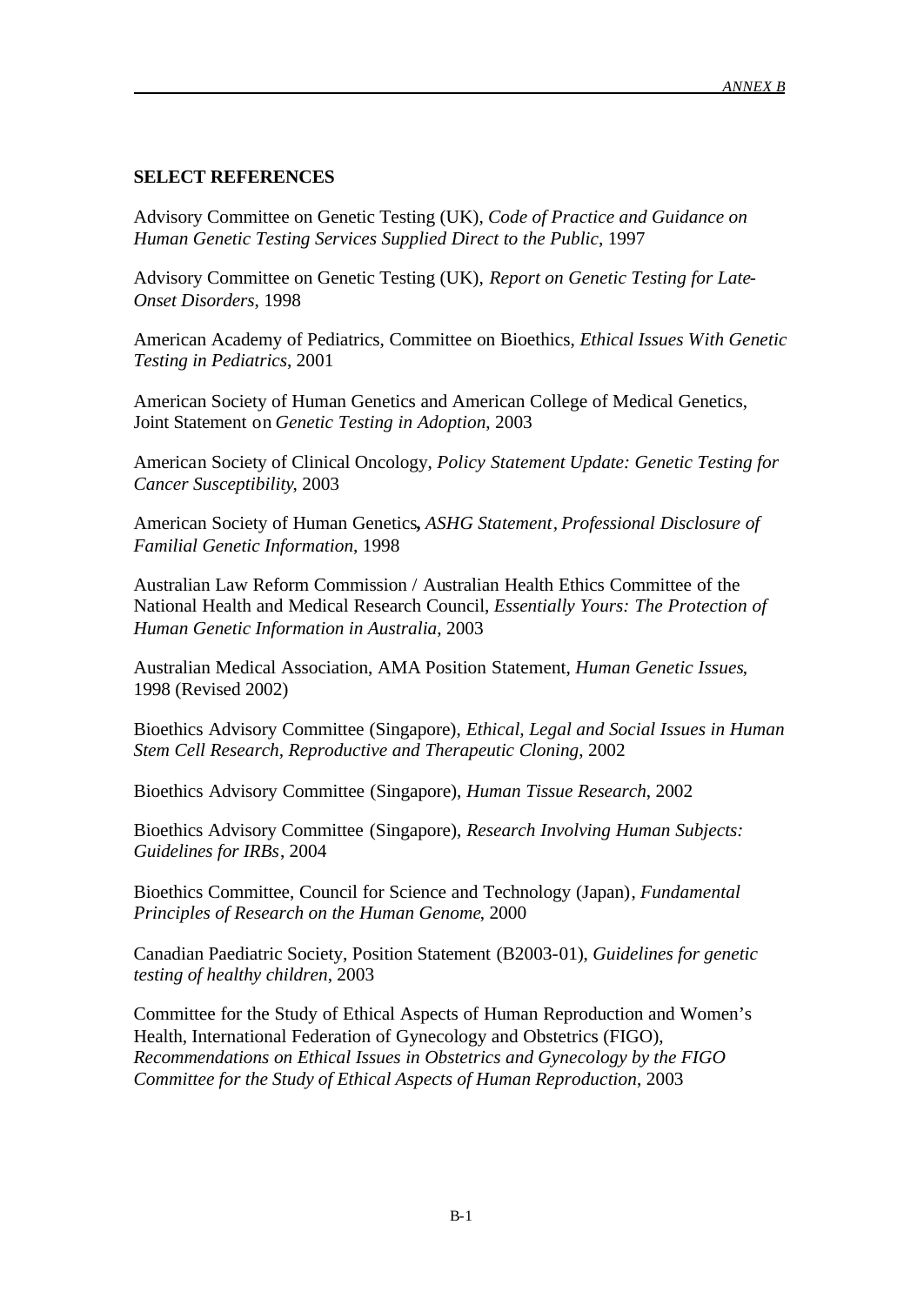Council of Europe, *Convention for the Protection of Human Rights and Dignity of the Human Being with regard to the Application of Biology and Medicine: Convention on Human Rights and Biomedicine*, 1997

Council of Europe, *Recommendation No. R (92) 3 on Genetic Testing and Screening for Health Care Purposes*, 1992

Council of Europe, *Recommendation No. R (94) 11 on Screening as a Tool of Preventive Medicine*, 1994

Department of Health (UK), *Preimplantation Genetic Diagnosis (PGD) – Guiding Principles for Commissioners of NHS services*, 2002

European Commission, *25 Recommendations on the ethical, legal and social implications of genetic testing*, 2004

European Commission, *Ethical, legal and social aspects of genetic testing: research, development and clinical applications*, 2004

European Society of Human Genetics, *Provision of genetic services in Europe: current practices and issues*, 2003 (European Journal of Human Genetics: Policy; Volume 11, Supplement 2, S2-S4)

European Society of Human Genetics, *Provision of genetic services in Europe: current practices and issues*, 2003 (European Journal of Human Genetics: Review; Volume 11, Supplement 2, S13-S48)

European Society of Human Reproduction and Embryology, Ethics Task Force, *Taskforce 5: preimplantation genetic diagnosis*, 2003 (Human Reproduction, Volume 18, Issue 3, pages 649-651)

Gene CRC<sup>1</sup> (Australia), *Ethical Issues in Genetic Research*, 2003

Genetic-Medicine-Related Societies (Japan), *"Guidelines for Genetic Testing",* 2003

Genetics & Public Policy Center (US), *Preimplantation Genetic Diagnosis: A Discussion of Challenges, Concerns, and Preliminary Policy Options Related to the Genetic Testing of Human Embryos,* 2004

Human Fertilisation and Embryology Authority (UK), *Human Fertilisation and Embryology Authority Report: Preimplantation Tissue Typing*, 2004

Human Fertilisation and Embryology Authority and Human Genetics Commission (UK), *Outcome of the Public Consultation on Preimplantation Genetic Diagnosis*, 2001

l

<sup>&</sup>lt;sup>1</sup> Cooperative Research Centre (CRC) for Discovery of Genes for Common Human Diseases.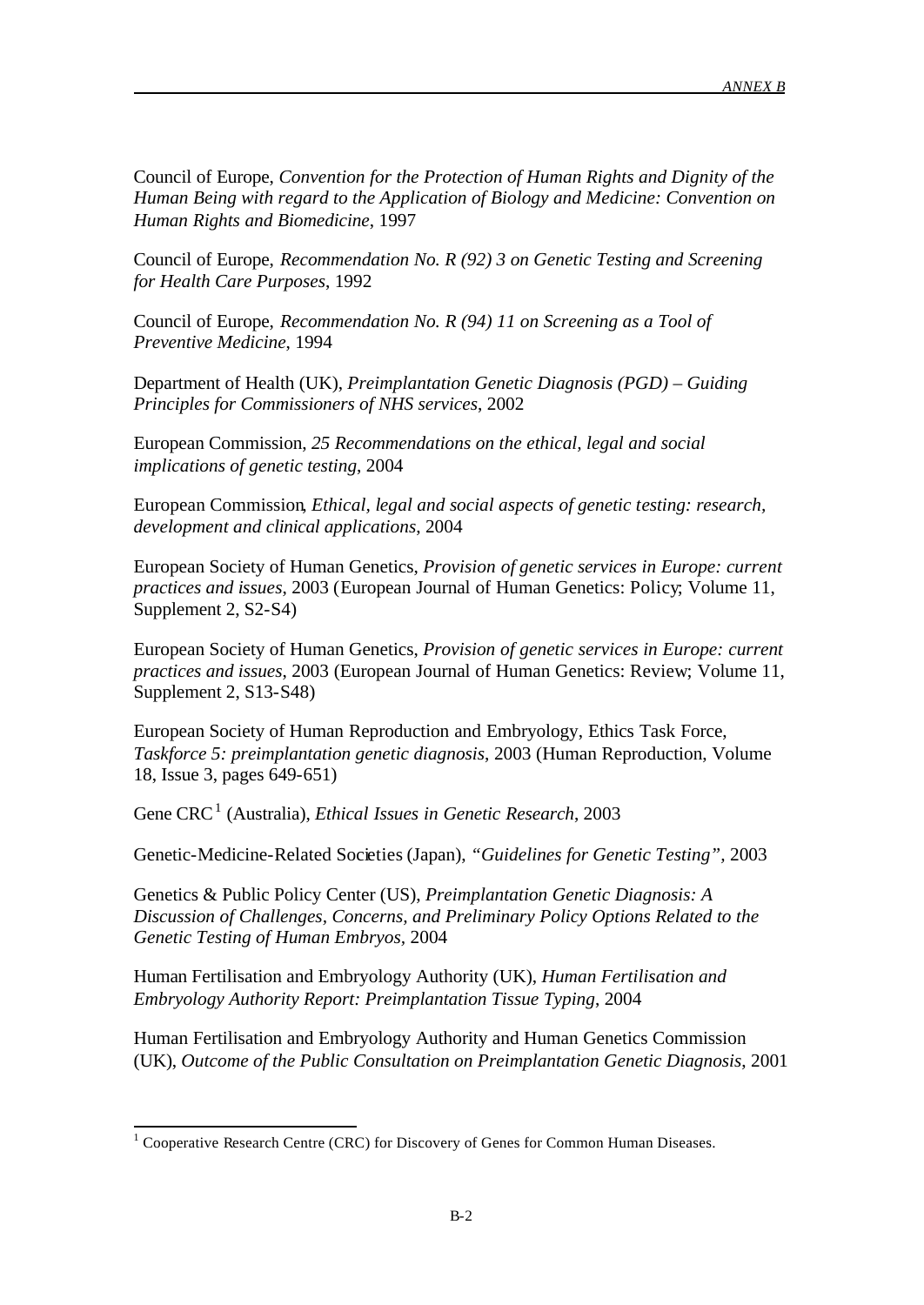Human Genetics Commission (UK), *Choosing the future: genetics and reproductive decision making,* 2004

Human Genetics Commission (UK), *Genes direct: Ensuring the effective oversight of genetic tests supplied directly to the public*, 2003

Human Genetics Commission (UK), *The supply of genetic tests direct to the public: A consultation document,* 2002

Human Genetics Commission (UK), *Inside Information: Balancing interests in the use of personal genetic data*, 2002

Human Genetics Society of Australasia, *Predictive Genetic Testing and Insurance*, 1999

Human Genetics Society of Australasia, *Predictive Testing in Children and Adolescents,* 2005

Human Genetics Society of Australasia and Royal Australian and New Zealand College of Obstetricians and Gynaecologists, *Joint HGSA/RANZCOG Prenatal diagnosis policy*, Statement No. C-Obs 5, 2004

Human Genome Organisation, *International Declaration on Human Genetic Data*, 2003

Institute of Medicine, Committee on Assessing Genetic Risks, *Assessing Genetic Risks: Implications for Health and Social Policy*, 1994

International Bioethics Committee (IBC) of the United Nations Educational, Scientific and Cultural Organisation, *Report of the IBC on Pre-implantation Genetic Diagnosis and Germ-line Intervention*, 2003

Medical Research Council (UK), *Human tissue and biological samples for use in research: Operational and Ethical Guidelines*, 2001

National Health and Medical Research Council (Australia), *Ethical Aspects of Human Genetic Testing: an Information Paper*, 2000

National Medical Ethics Committee (Singapore), *Ethical Guidelines for Gene Technology*, 1998

Nuffield Council on Bioethics, *Genetic Screening: Ethical Issues*, 1993

Nuffield Council on Bioethics, *Genetics and Human Behaviour: the Ethical Context*, 2002